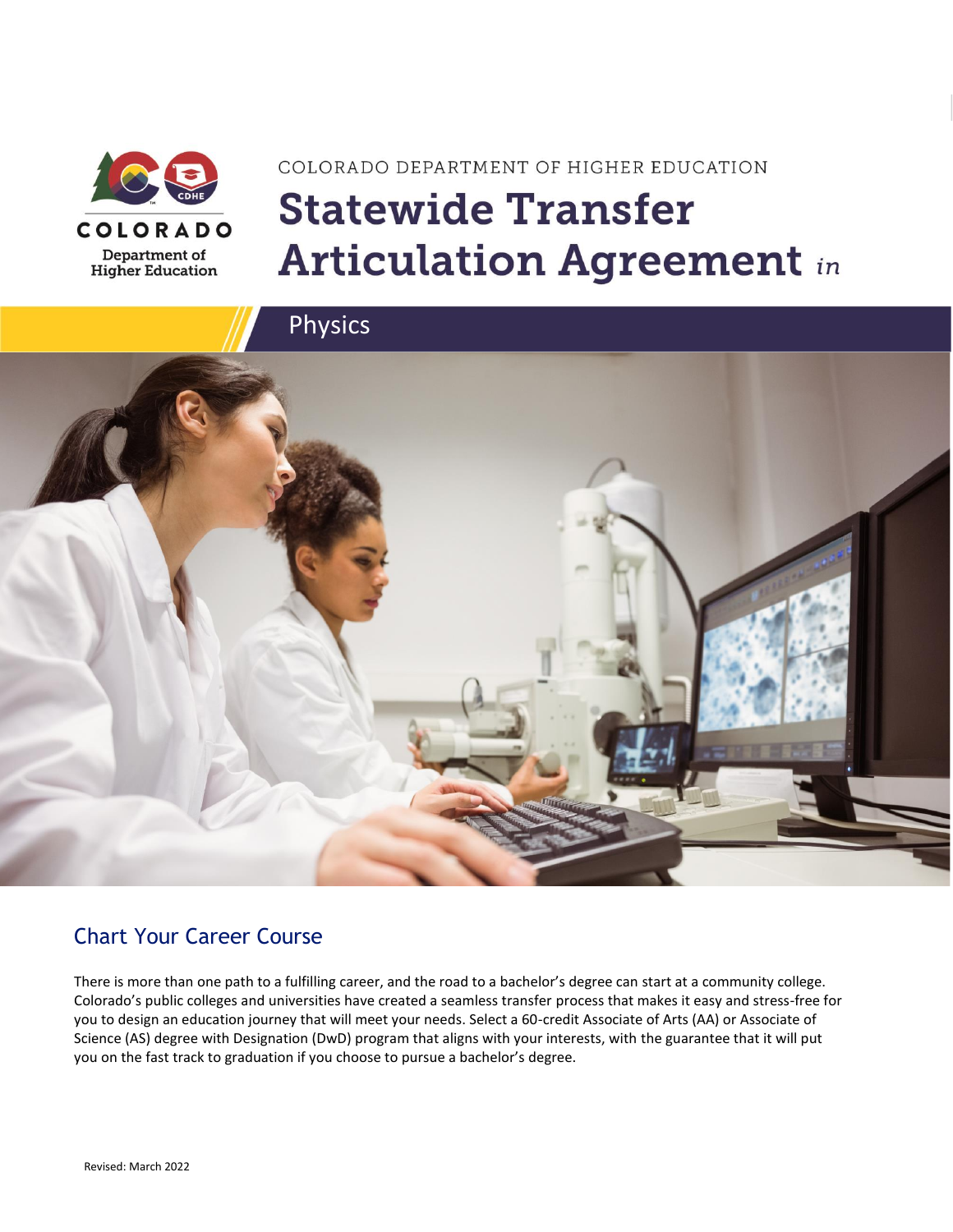## Introduction

Matter and energy are what hold our universe together but few of us understand how they work in a real sense. For this reason, professionals with a physics background have incredibly unique expertise that can be applied in a multitude of ways. If your dream is to make a big discovery that will change the world or invent new technology that will change the future, a Physics degree will give you a firm foundation. In an associate degree program in Physics, you will explore topics like heat, light, and sound and learn about the laws of property and motion. The knowledge and skills you acquire can lead to jobs in numerous fields, including scientific research, education, engineering, healthcare, information technology, business, and space travel.

An associate program in Physics is a first step toward a career as a programmer, research analyst, high school physics teacher, or software engineer. This degree is transferable to universities offering bachelor's degrees in Physics.

The first year of a Physics program will include math and English courses to meet general education requirements. The completion of introductory math and English courses in your first year is proven to greatly increase the likelihood of crossing the graduation stage, boosting your momentum along the academic pathway you select. Other general education courses on your pathway will cover topics in Arts and Humanities, History, Social and Behavioral Sciences, and Natural and Physical Sciences.

Program-specific courses may begin as soon as your first semester. These courses will become more advanced as you move along your degree pathway. Through this sequence of courses, your knowledge of physics concepts will grow and deepen. Coursework will include Physics, Calculus, and Differential Equations. After completing a 60-credit associate degree, your degree pathway can continue with guaranteed transfer to a college that offers bachelor's degrees.

#### **Degree Pathway Knowledge & Skills**

- Physics concepts
- Experimentation methods
- Observation skills
- Technical abilities
- Data analysis
- Problem solving
- Technical writing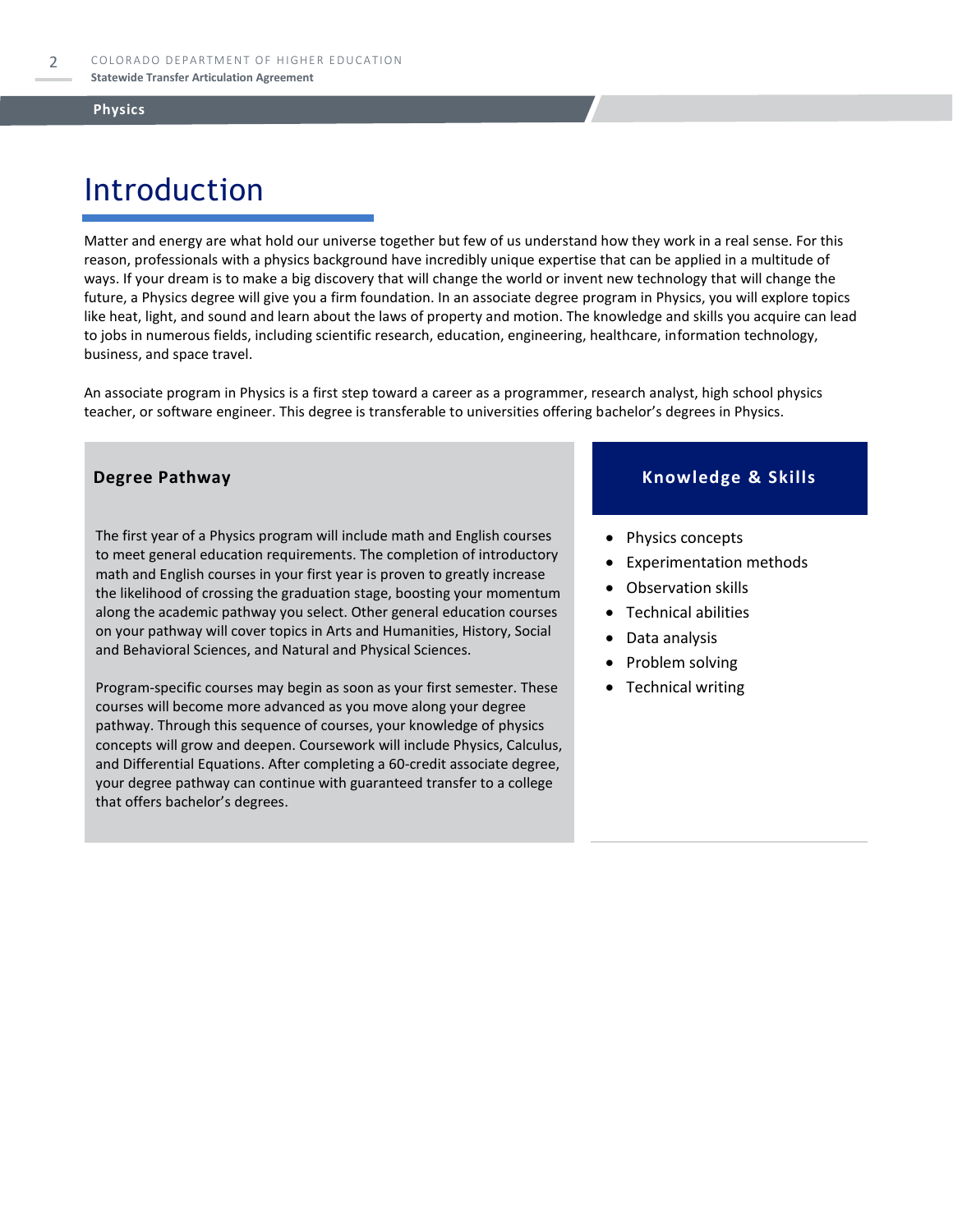3

### Participating Institutions

### **Earn an Associate Degree with Designation (DwD)**

*From one of these Colorado public community/junior colleges*

**Aims Community College** [A.S. Physics]

**Arapahoe Community College** [A.S. Physics]

**Colorado Mountain College** [A.S. Physics]

**Community College of Aurora** [A.S. Physics]

**Community College of Denver** [A.S. Physics]

**Front Range Community College** [A.S. Physics]

#### **Earn a Bachelor's Degree**

*From one of these Colorado public four-year institutions*

**Colorado Mesa University**  [B.S. Physics]

**Colorado State University-Ft Collins**  [B.S. Physics]

**Colorado State University-Pueblo**  [B.S. Physics]

**Fort Lewis College**  [B.S. Physics; Physics option]

**Metropolitan State University of Denver**  [B.A. Physics; B.S. Physics]

**University of Colorado Boulder** 

**Trinidad State College** [A.S. Physics]

[B.A. Physics]

**University of Colorado Colorado Springs** [B.S. Physics]

**Morgan Community College** [A.S. Physics]

**Northeastern Junior College** [A.S. Physics]

**Pikes Peak Community College** [A.S. Physics]

**Red Rocks Community College** [A.S. Physics]

**Otero College** [A.S. Physics]

**University of Colorado Denver** [B.S. Physics]

**University of Northern Colorado** [B.S. Physics; Astronomy, Engineering, Mathematics emphases]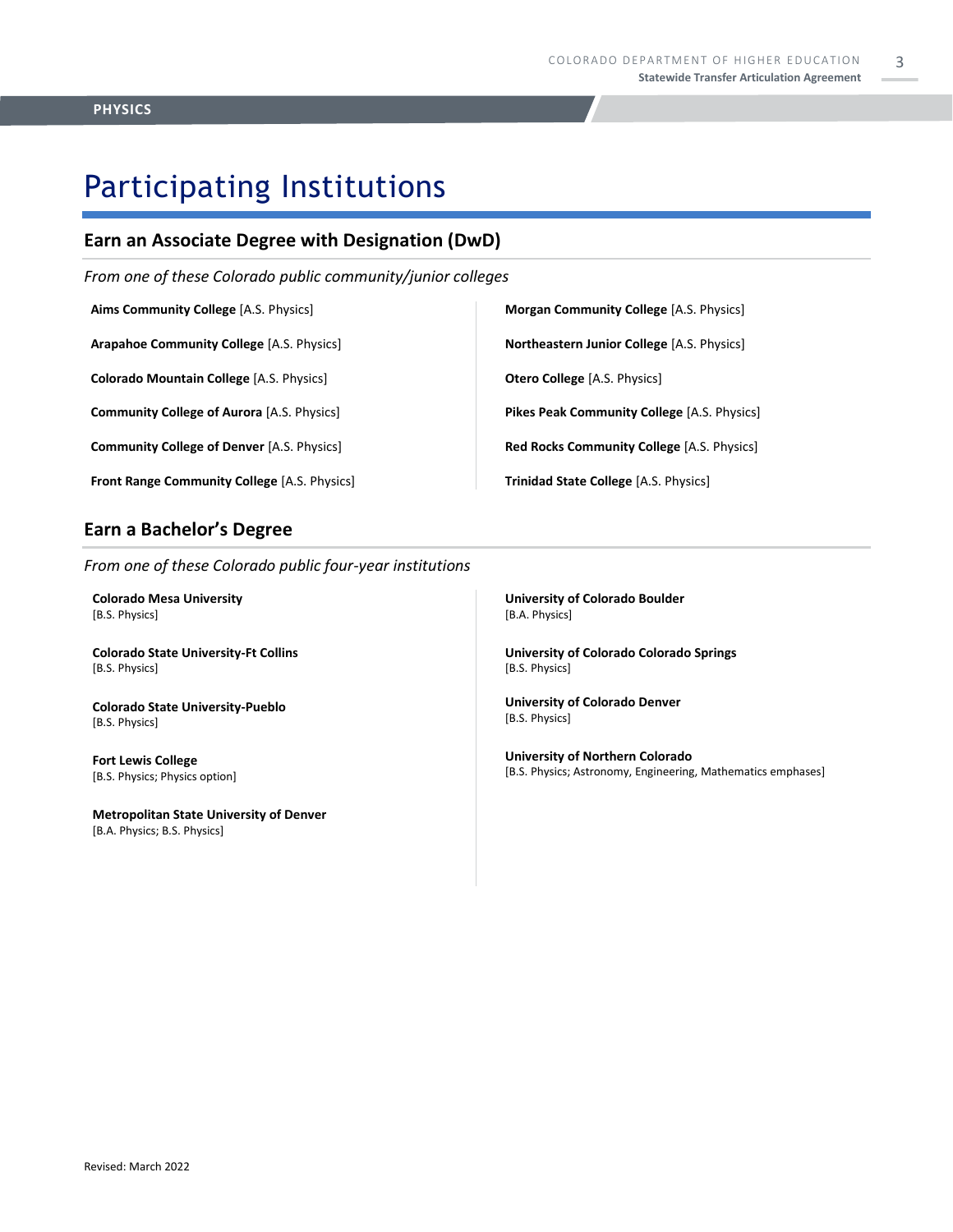## Prescribed Curriculum

### PHYSICS

| Required Courses that Fulfill General Education Requirements<br><b>36 CREDIT HOURS</b> |                               |                                                                                                  |                                                                                                                                                                              |  |
|----------------------------------------------------------------------------------------|-------------------------------|--------------------------------------------------------------------------------------------------|------------------------------------------------------------------------------------------------------------------------------------------------------------------------------|--|
|                                                                                        | <b>Credit</b><br><b>Hours</b> | <b>Community College</b><br>Course No.                                                           | <b>Course Title or Category</b>                                                                                                                                              |  |
| (Written)<br><b>Communication</b>                                                      | 6                             | ENG 121/1021 and<br>ENG 122/1022<br><b>OR</b><br>ENG 122/1022 and a<br>GT Pathways CO3<br>course | English Composition I (GT-CO1) and English Composition II (GT-<br>CO <sub>2</sub><br><b>OR</b><br>English Composition II (GT-CO2) and a GT Pathways CO3 course<br>$(GT-CO3)$ |  |
| <b>Mathematics</b>                                                                     | 5                             | MAT 201/2410                                                                                     | Calculus I (GT-MA1)                                                                                                                                                          |  |
| <b>Arts &amp; Humanities</b>                                                           | 9                             |                                                                                                  | Three GT Pathways Arts & Humanities course (GT-AH1, GT-AH2,<br>$GT-AH3, GT-AH4)$                                                                                             |  |
| <b>History</b>                                                                         | 3                             |                                                                                                  | One GT Pathways History course (GT-HI1)                                                                                                                                      |  |
| Social &<br><b>Behavioral Sciences</b>                                                 | 3                             |                                                                                                  | One GT Pathways Social & Behavioral Sciences course (GT-SS1, GT-<br><u>SS2, GT-SS3</u>                                                                                       |  |
| Natural &<br><b>Physical Sciences</b>                                                  | 5                             | PHY 211/2111                                                                                     | Physics: Calculus-based I w/Lab (GT-SC1)                                                                                                                                     |  |
|                                                                                        | 5                             | PHY 212/2112                                                                                     | Physics: Calculus-based II w/Lab (GT-SC1)                                                                                                                                    |  |

### Additional Required Courses\* **24** CREDIT HOURS

| <b>Content Area</b> | <b>Credit</b><br><b>Hours</b>                          | Course No.                                             | <b>Course Title</b>                                                                                                                                            |  |
|---------------------|--------------------------------------------------------|--------------------------------------------------------|----------------------------------------------------------------------------------------------------------------------------------------------------------------|--|
|                     | 3                                                      | PHY 213/2113                                           | Physics III: Calculus-Based Modern Physics                                                                                                                     |  |
|                     | 5                                                      | MAT 202/2420                                           | Calculus II (GT-MA1)                                                                                                                                           |  |
|                     | MAT 203/2430 OR<br>Calculus III (GT-MA1) OR<br>$4 - 5$ |                                                        |                                                                                                                                                                |  |
|                     |                                                        | Calculus III with Engineering Applications (GT-MA1)    |                                                                                                                                                                |  |
|                     | $3 - 4$                                                | MAT 265/2560 OR<br>MAT 261/2561** OR<br>MAT 266/2562** | Differential Equations (GT-MA1) OR<br>Differential Equations with Engineering Applications (GT-MA1)<br><b>OR</b><br>Differential Equations with Linear Algebra |  |
|                     | 5                                                      | CHE 111/1111                                           | General College Chemistry I w/lab (GT-SC1)                                                                                                                     |  |
|                     | $4 - 5$                                                | CSC 160/1060 OR                                        | Computer Science   OR                                                                                                                                          |  |
|                     |                                                        | CHE 112/1112***                                        | General College Chemistry II w/lab (GT-SC1)                                                                                                                    |  |

Electives **0** CREDIT HOURS

Total **60** CREDIT HOURS

\*Please note: if these credits are *not* required for the *major* at a receiving 4-year institution, they will be applied to the bachelor's degree as *elective credit* toward *graduation*. Please check with the receiving institution to determine in which way these courses will be applied.

\*\*If you choose to take one of theses courses, it will put you over 60 credits. The courses will transfer but the extra credits may not. That is, the receiving institution may still require the completion of **60 credits** for the major.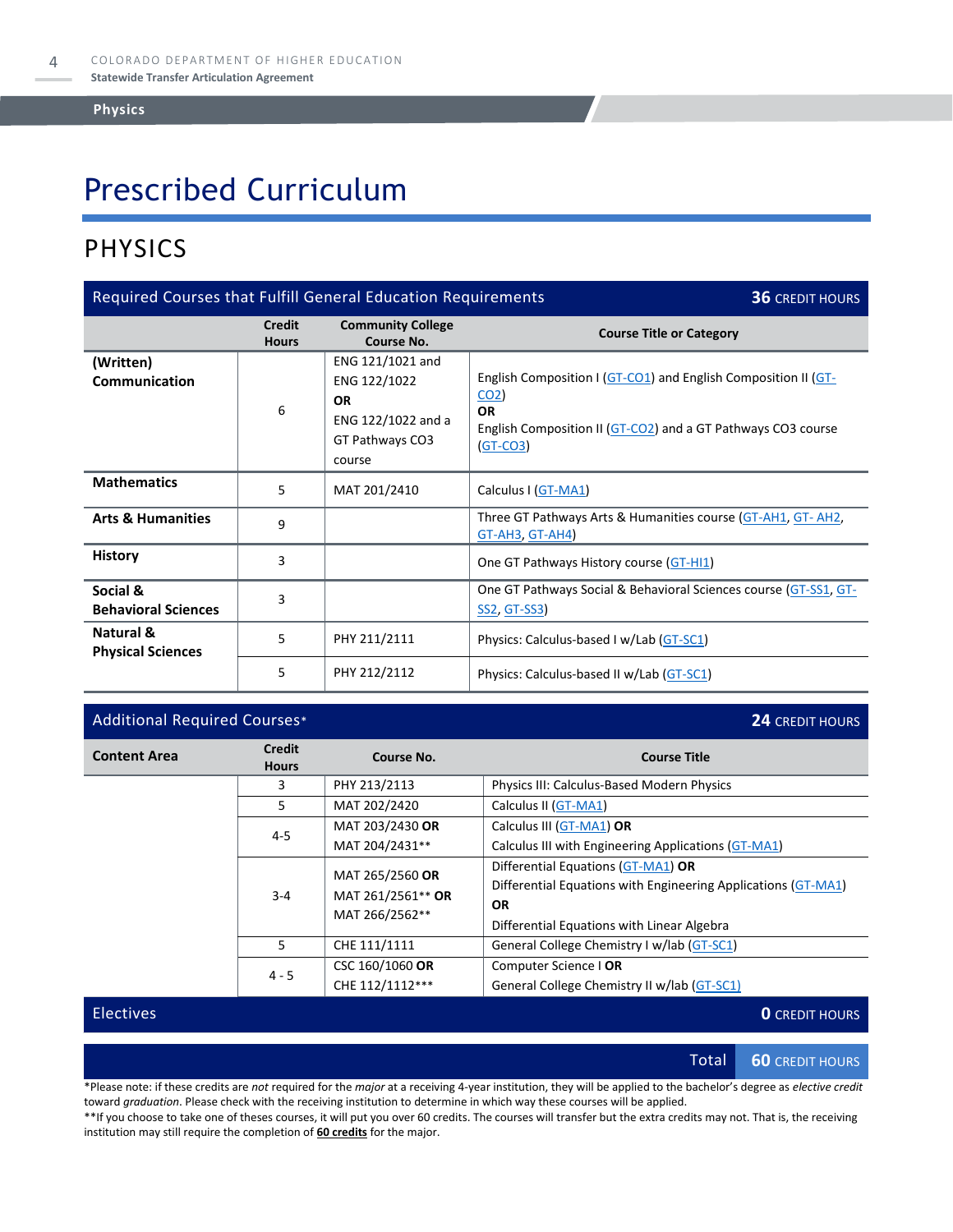5

#### **PHYSICS**

\*\*\*Students planning to transfer to the **University of Colorado Boulder** must take CHE 112/1112 (*not* CSC 160/1060) to fulfill this requirement. Students planning to transfer to the **University of Northern Colorado** must take CSC 160/1060 (*not* CHE 112/1112) to fulfill this requirement. Students planning to transfer to **Fort Lewis College** or to the **University of Colorado Colorado Springs** must take *both* CSC 160/1060 and CHE 112/1112. Students planning to transfer to a receiving institution not listed here may choose either one of these courses.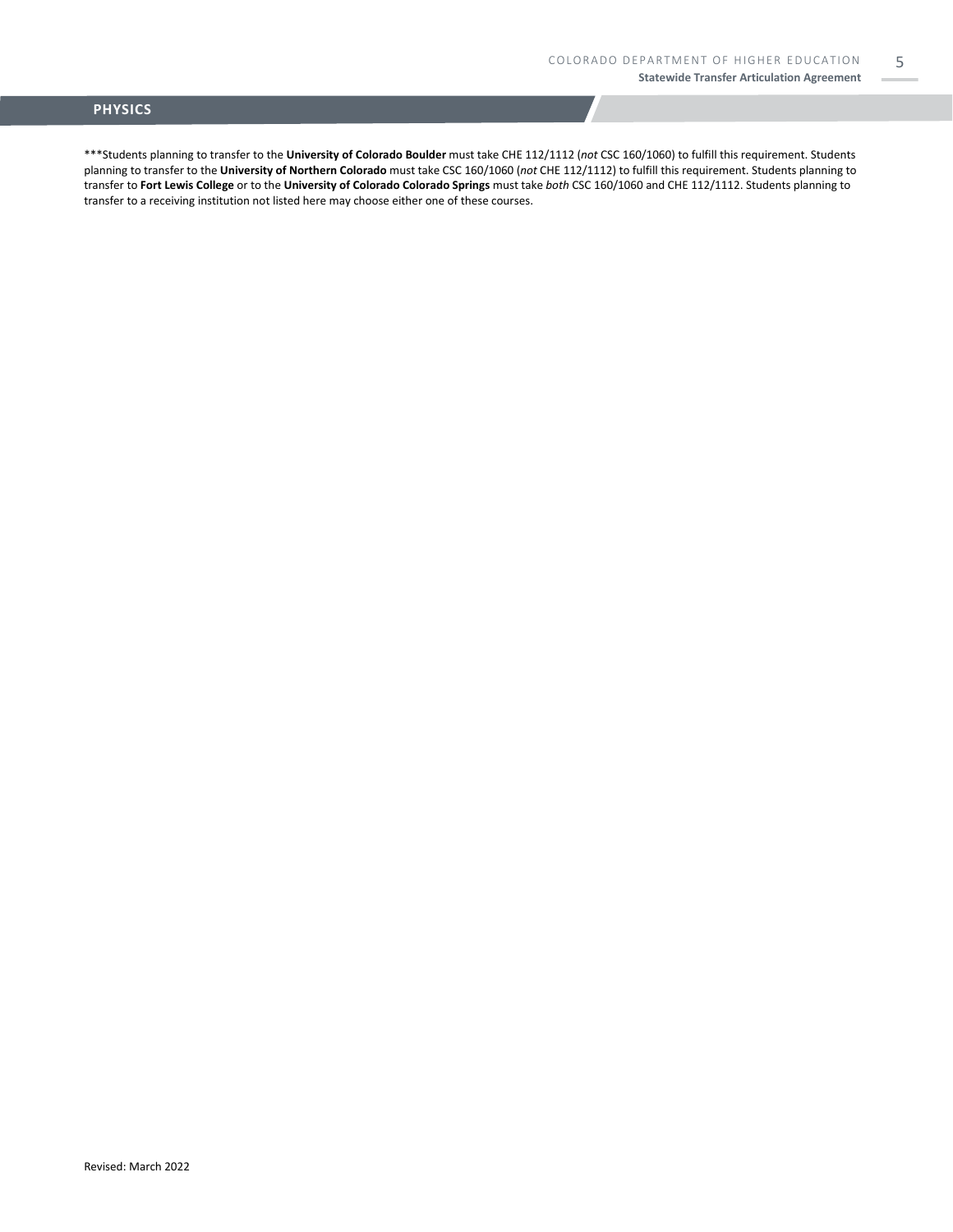# Course Planner

### PHYSICS DEGREE PLAN

#### STUDENT NAME

| Institution:                   |                   |                     |                     |                  |  |
|--------------------------------|-------------------|---------------------|---------------------|------------------|--|
| Semester                       | <b>Course No.</b> | <b>Course Title</b> | <b>Credit Hours</b> | <b>Completed</b> |  |
|                                |                   |                     |                     |                  |  |
|                                |                   |                     |                     |                  |  |
|                                |                   |                     |                     |                  |  |
|                                |                   |                     |                     |                  |  |
|                                |                   |                     |                     |                  |  |
|                                |                   |                     |                     |                  |  |
| <b>Total Credits Completed</b> |                   |                     |                     |                  |  |

| Institution:                   |                   |                     |                     |                  |  |
|--------------------------------|-------------------|---------------------|---------------------|------------------|--|
| Semester                       | <b>Course No.</b> | <b>Course Title</b> | <b>Credit Hours</b> | <b>Completed</b> |  |
|                                |                   |                     |                     |                  |  |
|                                |                   |                     |                     |                  |  |
|                                |                   |                     |                     |                  |  |
|                                |                   |                     |                     |                  |  |
|                                |                   |                     |                     |                  |  |
|                                |                   |                     |                     |                  |  |
| <b>Total Credits Completed</b> |                   |                     |                     |                  |  |

| Institution: |            |                     |                                |                  |  |
|--------------|------------|---------------------|--------------------------------|------------------|--|
| Semester     | Course No. | <b>Course Title</b> | <b>Credit Hours</b>            | <b>Completed</b> |  |
|              |            |                     |                                |                  |  |
|              |            |                     |                                |                  |  |
|              |            |                     |                                |                  |  |
|              |            |                     |                                |                  |  |
|              |            |                     |                                |                  |  |
|              |            |                     |                                |                  |  |
|              |            |                     | <b>Total Credits Completed</b> |                  |  |

| Institution:                   |                   |                     |                     |                  |  |
|--------------------------------|-------------------|---------------------|---------------------|------------------|--|
| <b>Semester</b>                | <b>Course No.</b> | <b>Course Title</b> | <b>Credit Hours</b> | <b>Completed</b> |  |
|                                |                   |                     |                     |                  |  |
|                                |                   |                     |                     |                  |  |
|                                |                   |                     |                     |                  |  |
|                                |                   |                     |                     |                  |  |
|                                |                   |                     |                     |                  |  |
|                                |                   |                     |                     |                  |  |
| <b>Total Credits Completed</b> |                   |                     |                     |                  |  |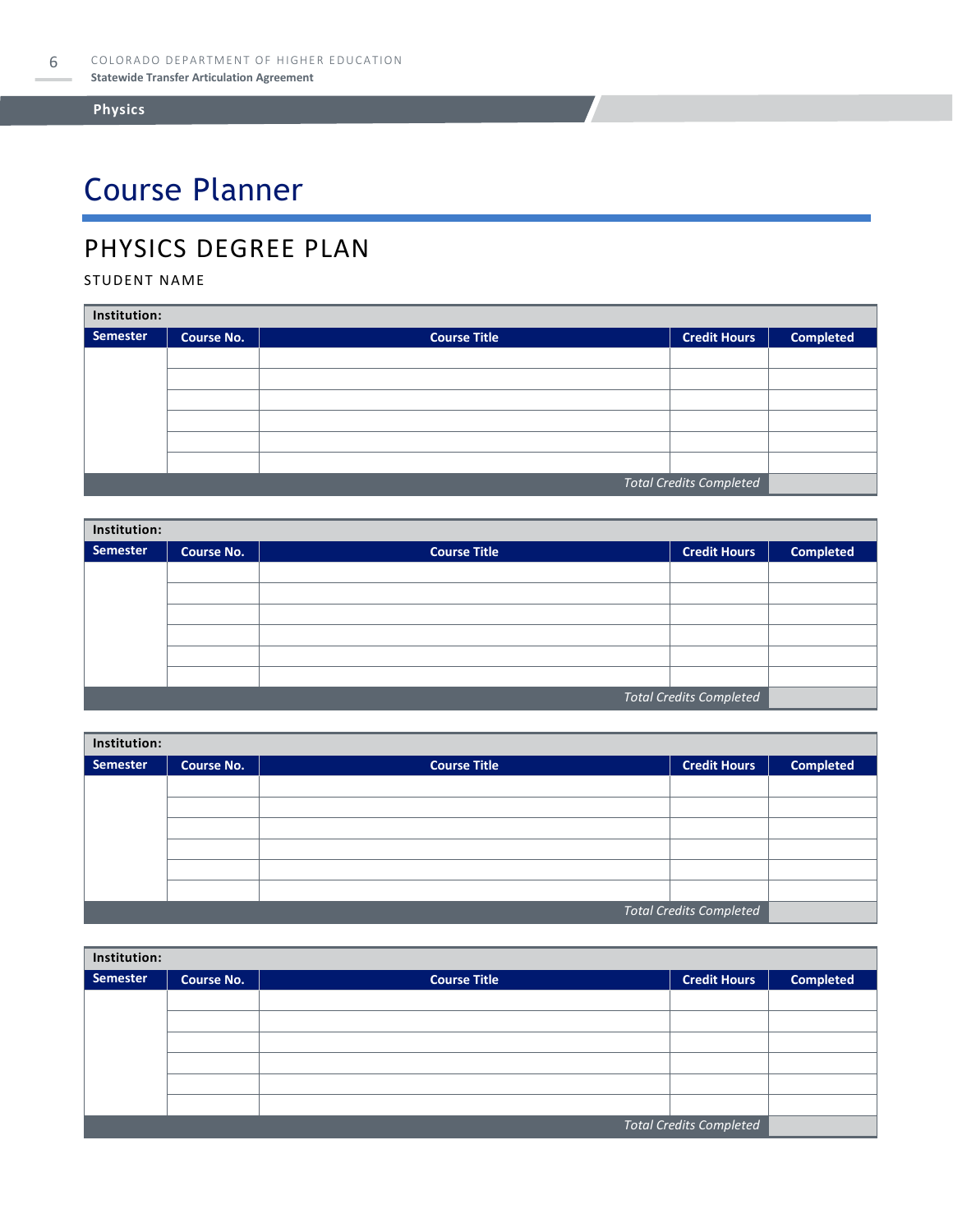7

### Contractual Language

#### **INTRODUCTION**

A statewide transfer articulation agreement identifies the community college courses students need to take in order to graduate from a community college with a 60-credit Associate of Arts (AA) or Associate of Science (AS) degree with designation (DwD). Students are responsible for informing the admissions counselor or transfer advisor at their receiving four-year institution that they are completing a DwD.

It is important for students to understand that completion of an AA or AS degree within two years requires them to complete an average of 15 credits per semester (or 30 credits per year). Also, research shows that students who take classes in their major area within their first 30 credit hours are more likely to persist and graduate.

The guarantees and limitations below describe the minimum requirements to which all participating institutions have agreed. Students who believe an institution is not meeting the guarantees described below can file a complaint with the [CDHE.](https://highered.colorado.gov/filing-student-complaint)

#### **GUARANTEES**

Revised: March 2022

Students who complete a DwD pursuant to the prescribed curriculum in this statewide transfer articulation agreement **and** pass all 60 credits with a C- or higher **and** are admitted to the receiving institution's corresponding degree program (see cover page) are guaranteed the following:

- 1. Junior standing with no more than 60 remaining credits to meet the graduation requirements for the baccalaureate degree program covered by this articulation agreement.
- 2. Completion of the receiving institution's lower division general education requirements as defined by the GT Pathways curriculum.
- 3. The same graduation requirements as students who begin and complete this degree program at the four-year institution.
- 4. Admission to all Colorado public baccalaureate awarding institutions (*except* Colorado School of Mines) is guaranteed to applicants who have completed any AA or AS degree from a Colorado public two-year institution after high school graduation, provided certain requirements are met. To see these requirements, please refer to the Colorado Commission on Higher Education's [Admissions](https://highered.colorado.gov/sites/highered/files/2020-03/i-partf_0.pdf)  [Standards Policy](https://highered.colorado.gov/sites/highered/files/2020-03/i-partf_0.pdf), section titled "Guaranteed Transfer Admissions" [here.](https://highered.colorado.gov/educators/policy-funding/cche-policies-procedures) Please note: Students transferring to a University of Colorado institution (Boulder, Colorado Springs, Denver) must satisfy the CU System's MAPS (Minimum Academic Preparation Standards) requirement.
- 5. Per the Commission's [Prior Learning Assessment](https://highered.colorado.gov/sites/highered/files/2020-03/i-partx.pdf) policy, section 2.07, and pursuant to Colorado Revised Statutes §23-1-108 (7)(b)(II)(A), "a state institution of higher education that admits as a junior a student who holds an associate of arts degree, associate of applied science degree, or associate of science degree that is the subject of a statewide degree transfer agreement shall not require the student to complete any additional courses to fulfill general education requirements", and that the receiving institution of higher education is responsible for the total cost of tuition "for any credit hours that exceed the total credit hours required for a native student or that extend the total time to receive the degree beyond that required for a native student".
- 6. The Commission's Prior Learning Assessment policy also states "every Colorado public institution of higher education shall accept in transfer from within the institution and from other state institutions of higher education prior learning assessment credit awarded for GT Pathways requirements" (section 3.01), and "Colorado public institutions of higher education shall not prohibit students from meeting general education/GT Pathways requirements with prior learning assessment credit" (section 3.02).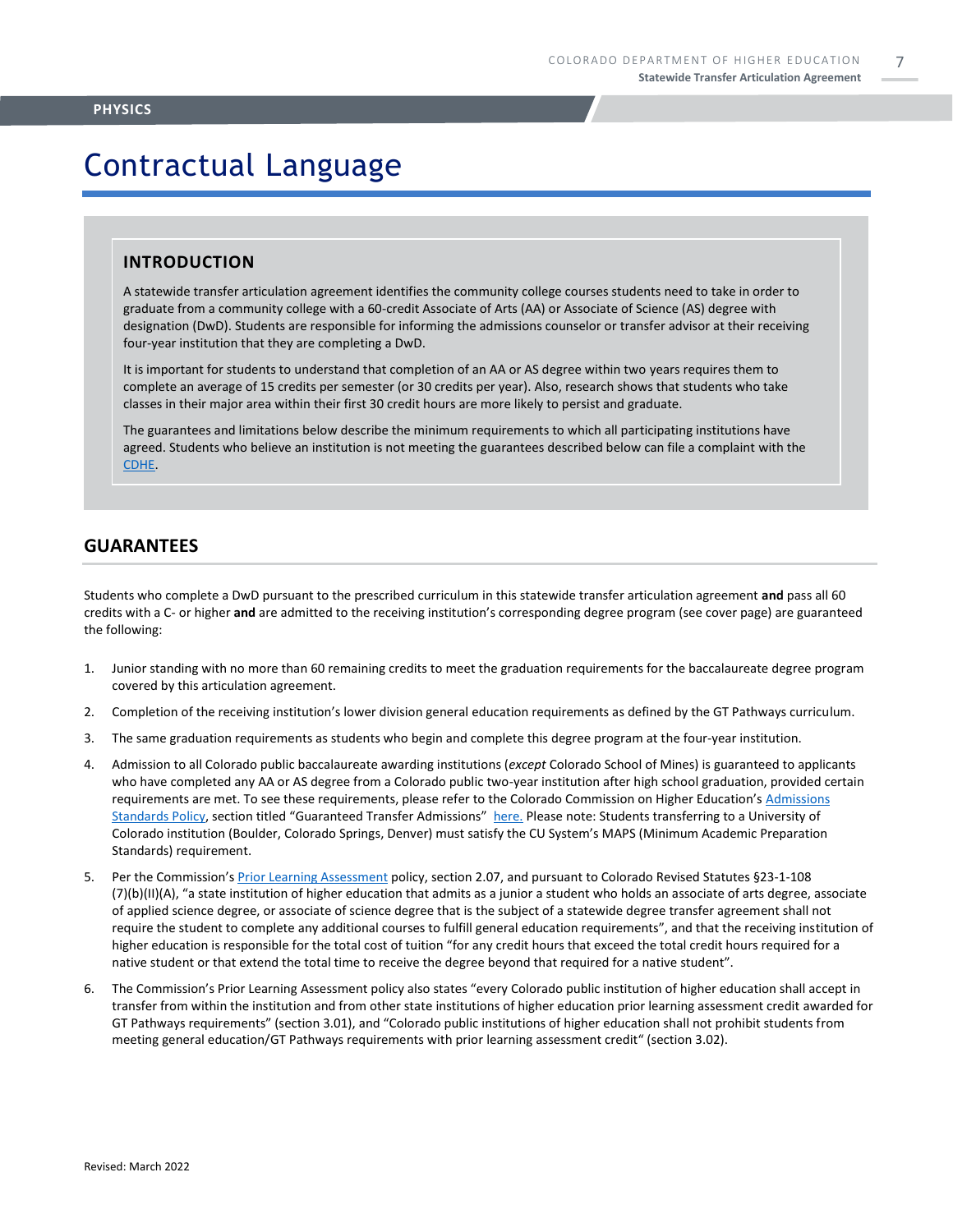#### **LIMITATIONS**

- 1. Students must meet all admission and application requirements at the receiving institution including the submission of all required documentation by stated deadlines. Students are advised to consult with the Office of Admissions at the institution to which they intend to transfer.
- 2. Only courses with grades of C- or higher are guaranteed to transfer.
- 3. Admission to a receiving institution does not guarantee enrollment in a specific degree program. Some programs at receiving institutions have controlled entry due either to space limitations or academic requirements.
- 4. The credit and course transfer guarantees described in this agreement apply to the specific degree programs covered by this agreement (see cover page). If the student changes majors, receiving institutions will evaluate application of the courses designated in this agreement to other degree programs on a course-by-course basis.
- 5. Students are allowed to use credits awarded by exam, such as AP (Advanced Placement) and IB (International Baccalaureate), as long as those exams are listed on the exam table[s here,](https://highered.colorado.gov/get-credit-for-what-you-already-know) or may use challenge exams to fulfill GT Pathways requirements (not necessarily major requirements) and those credits are guaranteed to transfer and apply to GT Pathways requirements at the receiving institution per the Colorado Commission on Higher Education's Policy I, X: Prior Learning Assessment. See the [entire policy](https://highered.colorado.gov/sites/highered/files/2020-03/i-partx.pdf) for more information.
- 6. The receiving institution shall accept all applicable credits earned within ten years of transfer to the receiving institution. Credits earned more than ten years earlier will be evaluated on a course-by-course basis.
- 7. All the courses a student needs to take in the associate degree program covered by this statewide transfer articulation agreement are listed in the prescribed curriculum. Course substitutions are allowed as long as the student and both the sending and receiving institutions agree to the substitution; such agreement should be documented in writing and the student should keep a copy until the baccalaureate degree is conferred. Note that if students substitute a course, then this is no longer a statewide agreement and some of the guarantees are only for the receiving institution that agreed to the substitution. **Any additional courses taken in the discipline covered by this agreement might not count toward the requirements of the major at the receiving institution.** Students can avoid this problem by taking no more courses in the discipline beyond those identified in the prescribed curriculum. STUDENTS SHOULD CONSULT THE PROGRAM ADVISOR AT THE RECEIVING INSTITUTION FOR GUIDANCE. Any advisement from an academic advisor should be obtained IN WRITING.
- Students seeking K-12 teacher licensure may not use this agreement because teacher preparation programs have different requirements for educator licensure.

*Because of the limitations above, students must consult with the Office of Admissions at the institution to which they are transferring.*

#### **Addendum to Agreement**

Students who do not complete an AA/AS degree can use the prescribed curriculum in a statewide transfer articulation agreement as a common advising guide for transfer to all public institutions that offer the designated bachelor's degree program. Please note the following:

- 1. Students are guaranteed application of general education courses completed with a C- or higher in the prescribed curriculum in this agreement up to the established maximum in each GT Pathways content area.
- 2. Except in special cases (e.g., the partial completion of a required sequence of courses or variation in the number of credit hours institutions award for course equivalents), students can expect that courses specified within the prescribed curriculum in this agreement, successfully completed with a C- or higher, will fulfill the relevant course requirements in the designated major.
- 3. Receiving institutions will evaluate all courses other than those specified in this agreement on a course-by-course basis.

Students transferring without a completed AA/AS degree must consult with the Office of Admissions at the institution to which they are transferring to review the issues identified above, and to make sure they meet all admission and application requirements at the receiving institution, including the submission of all required documentation by stated deadlines.

This agreement will be reviewed by disciplinary faculty no less frequently than every five years. *The agreement will remain in force until such time as it is formally modified or terminated.*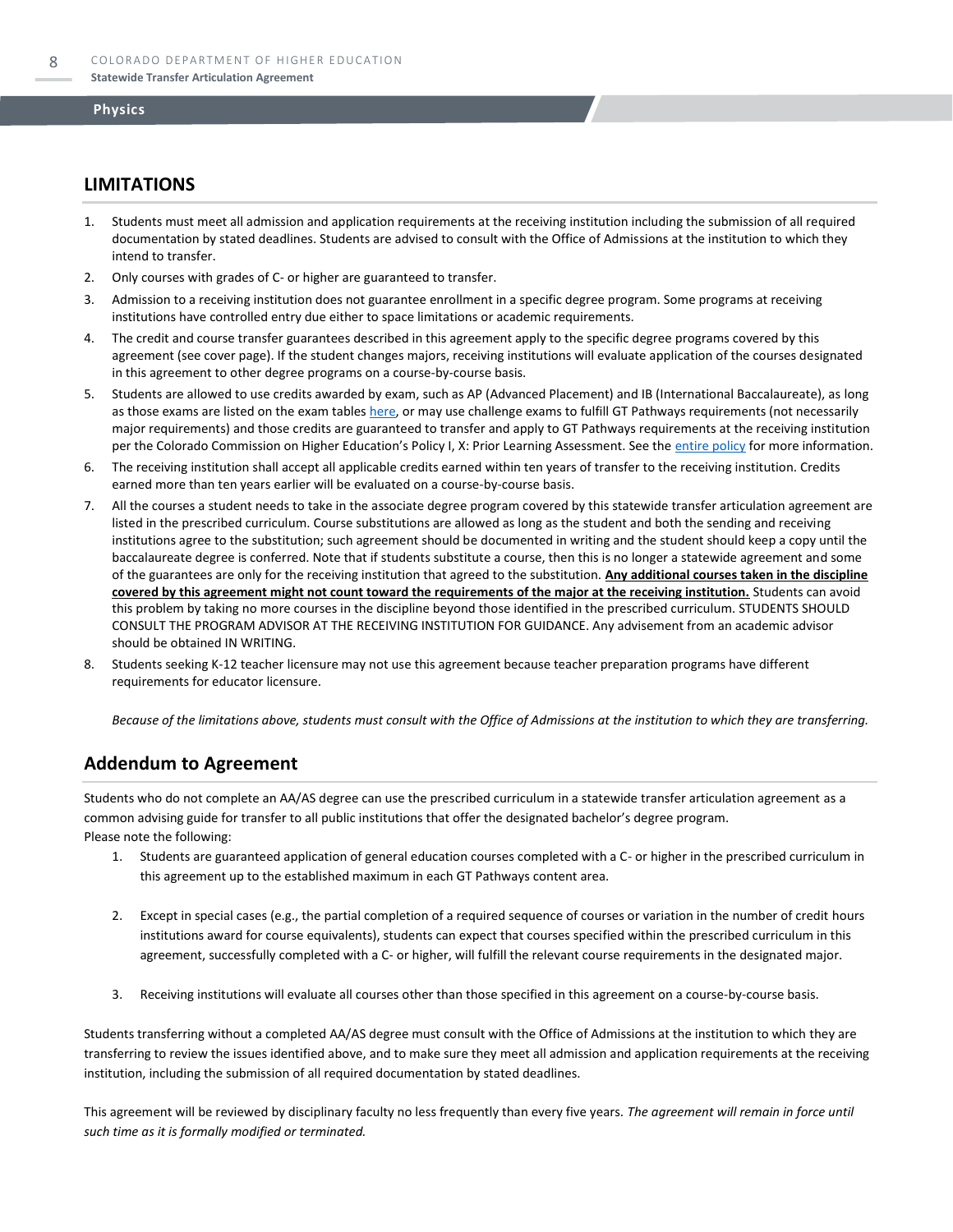#### **PHYSICS**

The Department of Higher Education – in consultation with the General Education Council – may make minor technical changes to this agreement on behalf of participating institutions. The most current version of the agreement can be found on the [CDHE website.](https://highered.colorado.gov/transfer-degrees) Institutions that wish to join or withdraw from this agreement should consult the Division of Academic Affairs at the Colorado Department of Higher Education. Terms and processes are outlined in the Commission's policy on Statewide Transfer and GT Pathways, available at the [CDHE website.](https://highered.colorado.gov/educators/policy-funding/general-education-ge-council/gtpathways/transfer-agreements)

A paper or hard copy of this document may not be the most current version of the agreement—check th[e website](https://highered.colorado.gov/transfer-degrees) of the Colorado Department of Higher Education for the most current version.

*Signatures from institutional/system Chief Academic Officers for all participating institutions, as listed on the cover page, have signed this agreement. Signatures of Chief Academic Officers, who possess or have been delegated authority to enter into this agreement on behalf of their institution or institutions (in some cases by the institutional or system governing board), are on file in the Division of Academic Affairs at the Colorado Department of Higher Education.*